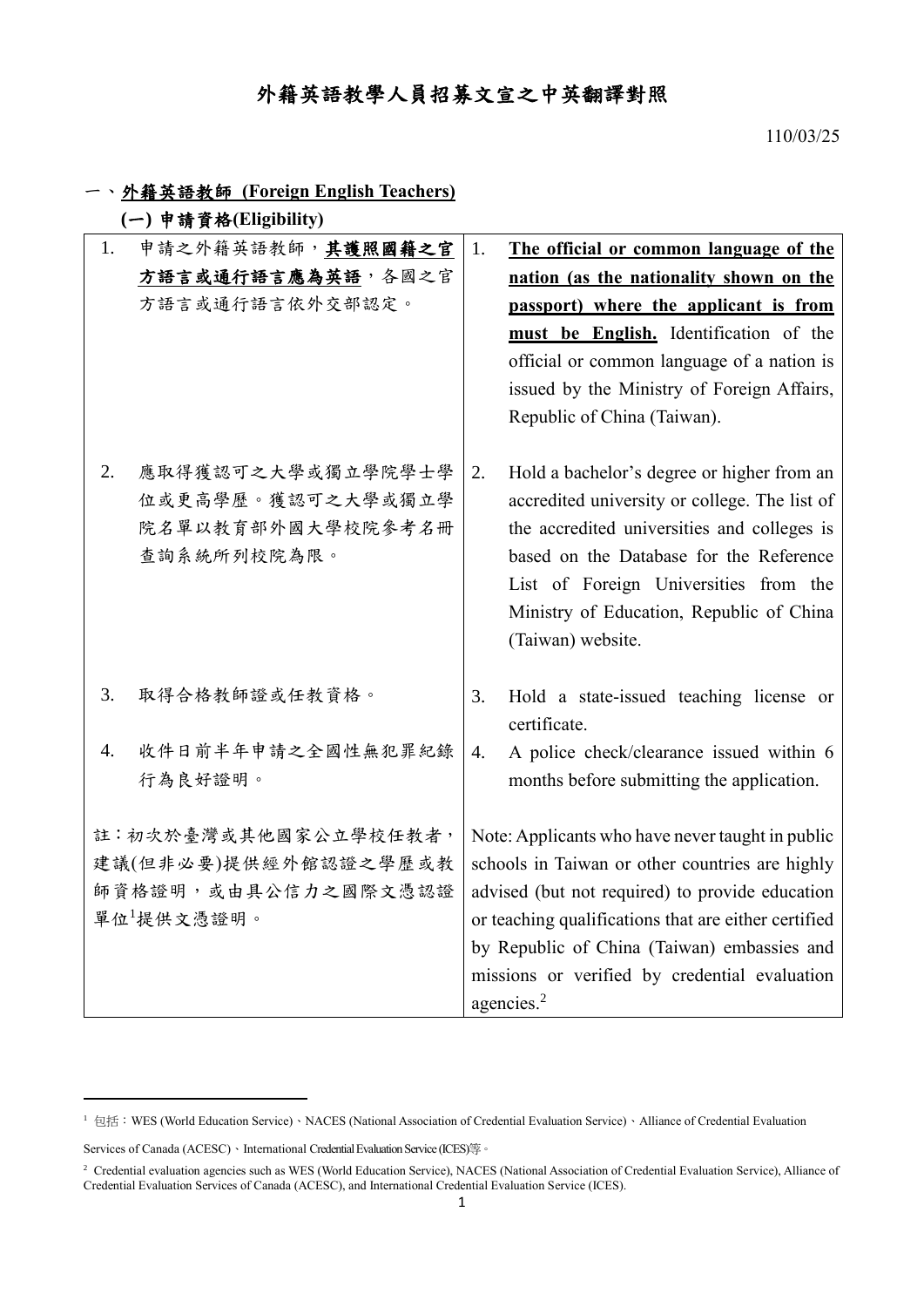## **(**二**)** 工作說明**(Job Description)**

|                      | 外籍英語教師之工作為與臺灣教師共同合   |                                                 | Foreign English teachers work with Taiwanese     |  |  |
|----------------------|----------------------|-------------------------------------------------|--------------------------------------------------|--|--|
| 作,提升英語課程、教學、評量品質,強化英 |                      | teachers to improve the quality of English      |                                                  |  |  |
|                      | 語教學專業,提供學生良好、沉浸式英語學習 |                                                 | curriculum, teaching, and assessment, enhance    |  |  |
|                      | 環境,強化學生整體英語能力。外籍英語教師 | the professional standards of English teaching, |                                                  |  |  |
|                      | 之主要工作内容如下:           |                                                 | create a positive and immersive English learning |  |  |
|                      |                      |                                                 | environment, and strengthen the overall English  |  |  |
|                      |                      |                                                 | abilities of students. The main job duties for   |  |  |
|                      |                      |                                                 | foreign English teachers are listed below:       |  |  |
| 1.                   | 每週工作五天,每天八小時。        | 1.                                              | Work hours are 5 days a week, 8 hours a          |  |  |
|                      |                      |                                                 | day.                                             |  |  |
| 2.                   | 與臺灣教師協同教學,每週以20節課為   | 2.                                              | Conduct co-teaching with Taiwanese               |  |  |
|                      | 原則。                  |                                                 | teachers up to 20 periods a week.                |  |  |
| 3.                   | 提供學生良好英語學習環境,參與學校各   | 3.                                              | Provide a positive English learning              |  |  |
|                      | 項活動、展演與計畫,藉由多元之方式,   |                                                 | environment for students by taking part in       |  |  |
|                      | 使學生能沉浸於豐富之英語環境,提升其   |                                                 | various school activities, exhibitions,          |  |  |
|                      | 整體英語能力、學習興趣與信心。      |                                                 | performances, and projects. Create a rich        |  |  |
|                      |                      |                                                 | immersive English learning environment           |  |  |
|                      |                      |                                                 | via diverse approaches to enhance                |  |  |
|                      |                      |                                                 | student's overall English ability, learning      |  |  |
|                      |                      |                                                 | interests, and confidence.                       |  |  |
| 4.                   | 參與學校英語相關教學會議、專業發展活   | 4.                                              |                                                  |  |  |
|                      | 動、課外活動、競賽展演、相關計畫規劃   |                                                 | Participate in English teaching meetings,        |  |  |
|                      |                      |                                                 | professional<br>development<br>activities,       |  |  |
|                      | 撰寫與推動等。              |                                                 | extracurricular activities, competitions,        |  |  |
|                      |                      |                                                 | exhibitions, performances,<br>and<br>other       |  |  |
|                      |                      |                                                 | related projects.                                |  |  |
| 5.                   | 利用課餘時間備課,含編選教材、撰寫教   | 5.                                              | Prepare lessons with colleagues<br><sub>or</sub> |  |  |
|                      | 案、製作教具、批改作業、編擬測驗評量   |                                                 | independently, including writing lesson          |  |  |
|                      | 等。                   |                                                 | plans, preparing teaching<br>materials,          |  |  |
|                      |                      |                                                 | assignments, and<br>grading<br>assessing         |  |  |
|                      |                      |                                                 | evaluations.                                     |  |  |
|                      |                      | 6.                                              | Accept assignments from the school to            |  |  |
| 6.                   | 接受學校指派,參與各級政府英語教學相   |                                                 | participate in English teaching professional     |  |  |
|                      | 關專業發展、競賽展演等會議或活動。    |                                                 | activities, competitions,<br>development         |  |  |
|                      |                      |                                                 | exhibitions, performances,<br>and<br>other       |  |  |
|                      |                      |                                                 | affairs<br>organized<br>related<br>by<br>the     |  |  |
|                      |                      |                                                 | government.                                      |  |  |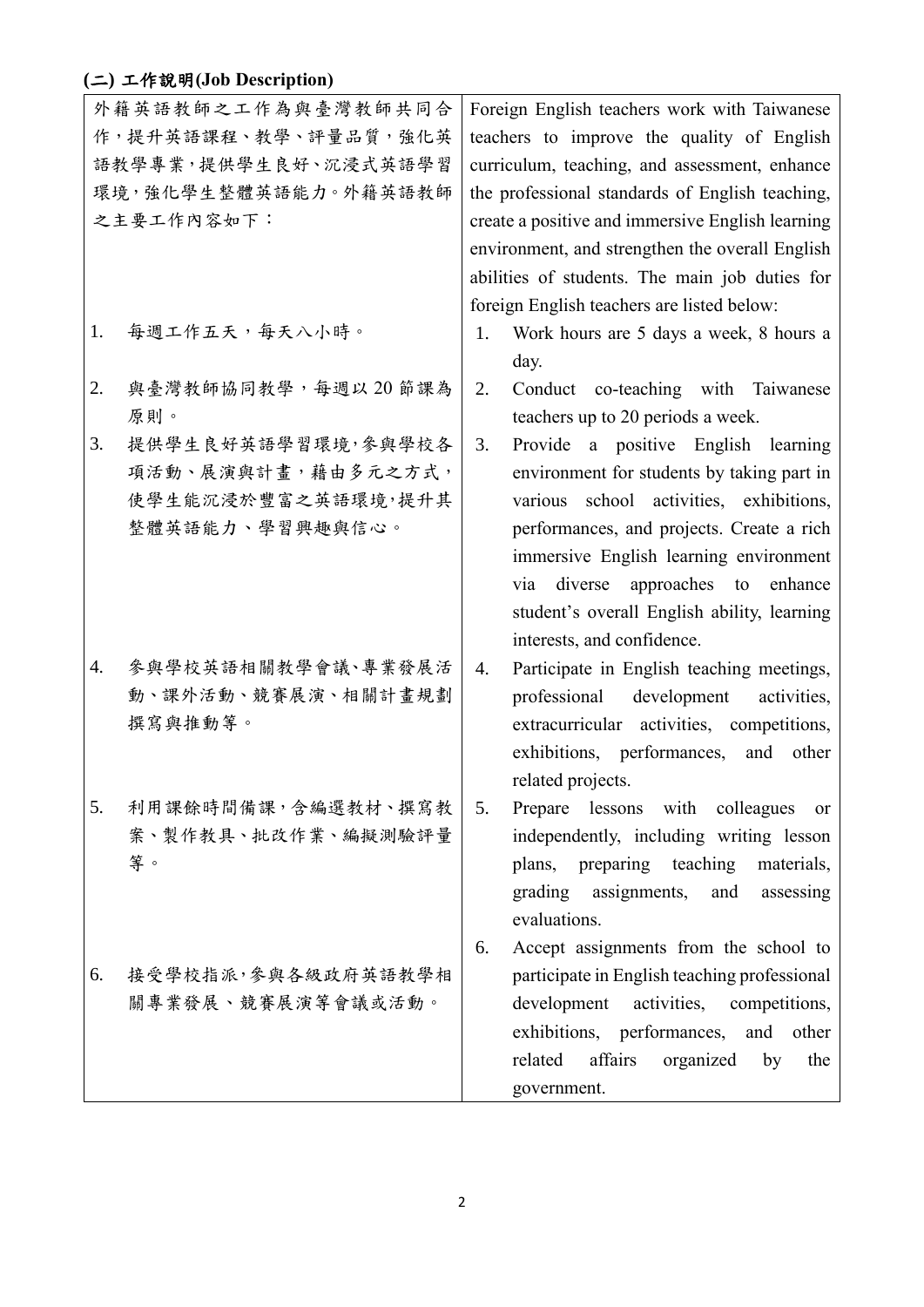#### **(**三**)** 薪資及相關福利**(Remuneration and Other Benefits)**

1. 薪俸:以外師之最高學歷與教學年資核計 薪級。學士為新臺幣(以下同)62,720 至 78,045 元;碩士為 69,965 至 86,820 元; 博士為 73,025 至 91,420 元。(教學年資 以在國內外公立及國內已立案之私立國 高中及小學校任教期間始計入,另未取得 教師證前、非全職、實習年資,或不足年 之年資皆不得採計。)

2. 機票補助:每學年補助由護照國籍居住地 之最近機場來臺及離臺經濟艙機票各乙 次之補助,每次以四萬元為上限且核實支 應。若有直系親屬隨行來臺,另行核定每 學年 1 名眷屬來回機票費新臺幣 8 萬 元,單趟以新臺幣 4 萬元為上限,核實 支應。

3. 住宿津貼:聘僱機關或學校若未能免費提 供專案外師宿舍,應補助住宿津貼,單身 外師每月補助新臺幣 5 千元,攜眷來臺者 每月補助新臺幣 1 萬元。

- 1. Monthly Salary (Depending on teaching experience): Holders of bachelor's degree: NT\$ 62,720~78,045. Holders of master's degree: NT\$ 69,965~86,820. Holders of doctoral degree: NT\$ 73,025~91,420. (The salary rate is based on the teacher's highest level of education and years of teaching experience. Teaching experience only refers to full-time teaching positions at a public or state school inside or outside of the R.O.C., or a registered private high or primary school in the R.O.C.. Teaching experience which is less than one year or without a valid teaching license at the time of the employment will not be considered.
- 2. Airfare Allowance: The program offers reimbursements every school year of one's economy class airfare of coming and leaving Taiwan (one time for each). The reimbursements are on an actual expense basis and are capped at NT\$40,000/oneway. Only flights departing from or arriving at the nearest airport to the place of residence indicated on one's passport can be reimbursed. One accompanying lineal blood relative is provided with reimbursements every school year of economy class airfare, on an actual expense basis and capped at NT\$80,000 for round-trip and NT\$40,000 for one-way.
- 3. Housing Allowance: The contract employer should offer a housing allowance if accommodations cannot be provided. A single person is provided with a housing allowance of NT\$5,000 per month and NT\$10,000 per month if living with lineal blood relatives.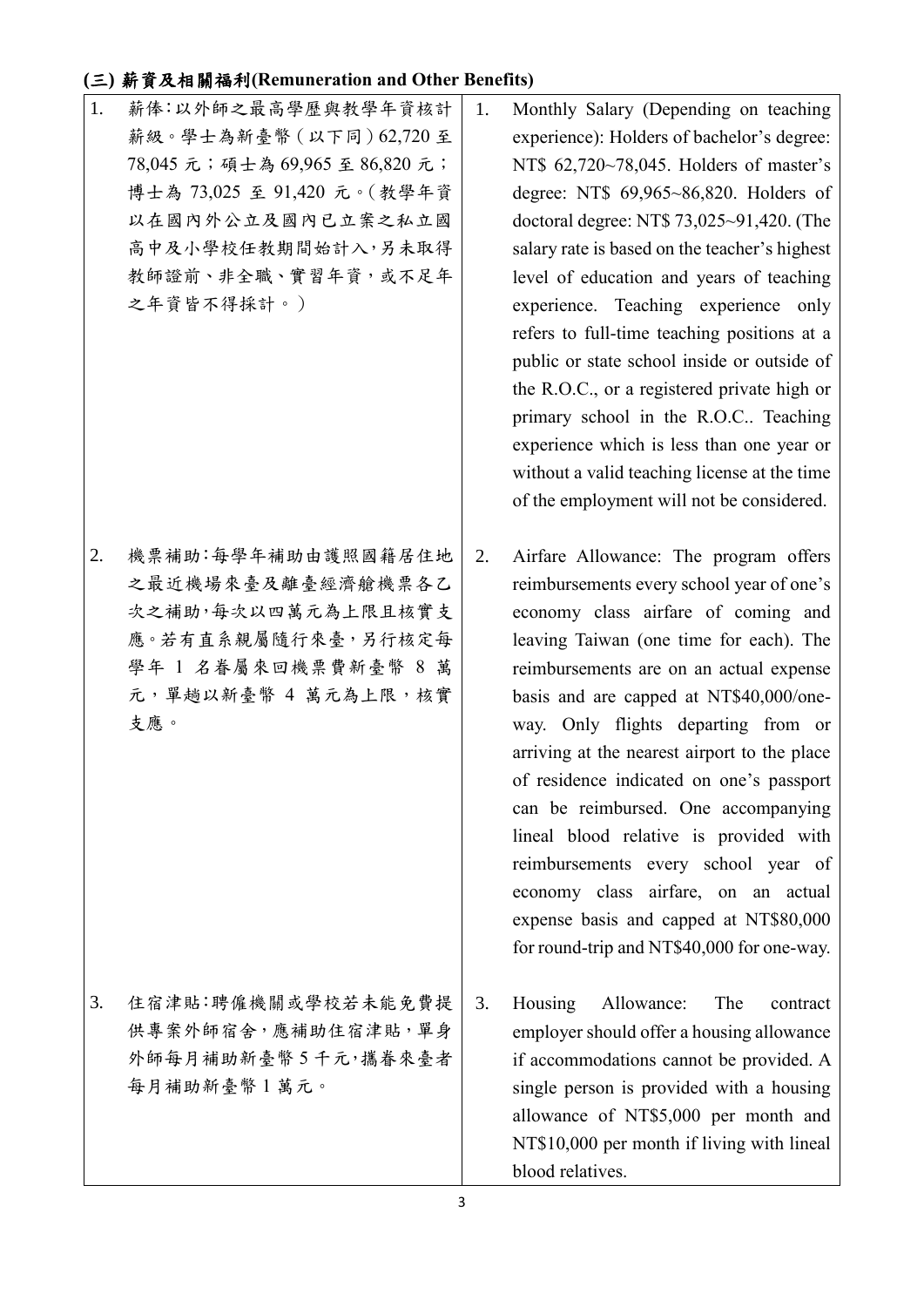| 4. | 考核獎金:服務滿一學年,考核評等為甲<br>等者,發予1個月月薪考核獎金;乙等<br>者得領半個月月薪之考核獎金。 | 4. | Performance Bonus: Teachers who have<br>worked for a school year and have been<br>graded A in annual performance are given<br>an extra month's pay as a bonus; teachers<br>who have worked for a school year and<br>have been graded B are given an extra 1/2<br>month's pay as a bonus. |
|----|-----------------------------------------------------------|----|------------------------------------------------------------------------------------------------------------------------------------------------------------------------------------------------------------------------------------------------------------------------------------------|
| 5. | 超支鐘點費:國小每節新臺幣 400 元,<br>國中每節新臺幣 450 元。                    | 5. | Overtime Pay: For elementary school, each<br>period is NT\$400; for junior high school,<br>each period is NT\$450.                                                                                                                                                                       |
| 6. | 享勞健保。                                                     | 6. | Health Insurance and Labor Insurance: The<br>program offers health insurance and labor<br>for teachers<br>during<br>their<br>insurance<br>employment. Teachers need to share part of<br>the insurance premiums, which are usually<br>deducted right from their paychecks.                |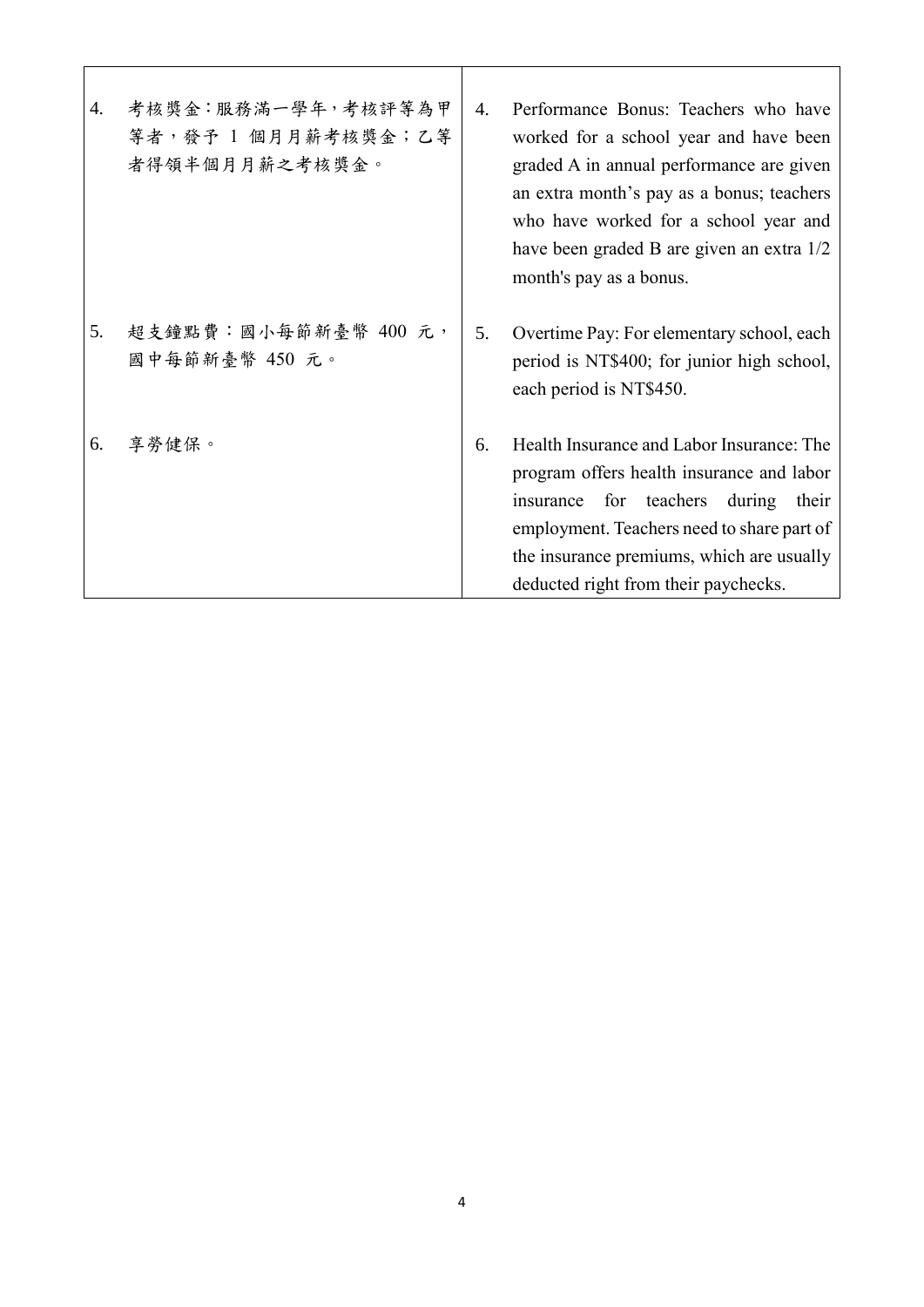#### 二、外籍英語教學助理**(Foreign English Teaching Assistants)**

#### **(**一**)** 申請資格**(Eligibility)** 1. 申請之外籍英語教學助理,其護照國籍 之官方語言或通行語言應為英語,各國之 官方語言或通行語言依外交部認定。 2. 應取得獲認可之大學或獨立學院學士學 位或更高學歷。獲認可之大學或獨立學院 名單以教育部外國大學校院參考名冊查 詢系統所列校院為限。 3. 收件日前半年申請之全國性無犯罪紀錄 行為良好證明。 註:初次於臺灣或其他國家公立學校任教者, 建議(但非必要)提供經外館認證之學歷或教 師資格證明,或由具公信力之國際文憑認證 單位 $3$ 提供文憑證明。 1. **The official or common language of the nation (as the nationality shown on the passport) where the applicant is from must be English.** Identification of the official or common language of a nation is issued by the Ministry of Foreign Affairs, Republic of China (Taiwan). 2. Hold a bachelor's degree or higher from an accredited university or college. The list of the accredited universities and colleges is based on the Database for the Reference List of Foreign Universities from the Ministry of Education, Republic of China (Taiwan) website. 3. A police check/clearance issued within 6 months before submitting the application. Note: Applicants who have never taught in public schools in Taiwan or other countries are highly advised (but not required) to provide education or teaching qualifications that are either certified by Republic of China (Taiwan) embassies and missions or verified by credential evaluation agencies.<sup>4</sup>

#### **(**二**)** 工作說明**(Job Description)**

 $\overline{a}$ 

| 外籍英語教學助理之工作為在臺灣教師指導                                                   | Foreign English teaching assistants work under   |  |  |  |  |
|-----------------------------------------------------------------------|--------------------------------------------------|--|--|--|--|
| 下,為學生營造良好、豐富、多元、沉浸式英   the guidance of Taiwanese teachers to create a |                                                  |  |  |  |  |
| 語學習環境,使學生能喜愛並主動學習英語,                                                  | positive, diverse, and immersive English         |  |  |  |  |
| 進而提升其整體英語能力。外籍英語教學助                                                   | learning environment that encourages students to |  |  |  |  |
| 理之主要工作内容如下:                                                           | enjoy English, actively learn English, and       |  |  |  |  |
|                                                                       | improve their overall English ability. The main  |  |  |  |  |

<sup>3</sup> 包括:WES (World Education Service)、NACES (National Association of Credential Evaluation Service)、Alliance of Credential Evaluation Services of Canada (ACESC)、International Credential Evaluation Service (ICES)等。

<sup>4</sup> Credential evaluation agencies such as WES (World Education Service), NACES (National Association of Credential Evaluation Service), Alliance of Credential Evaluation Services of Canada (ACESC), and International Credential Evaluation Service (ICES).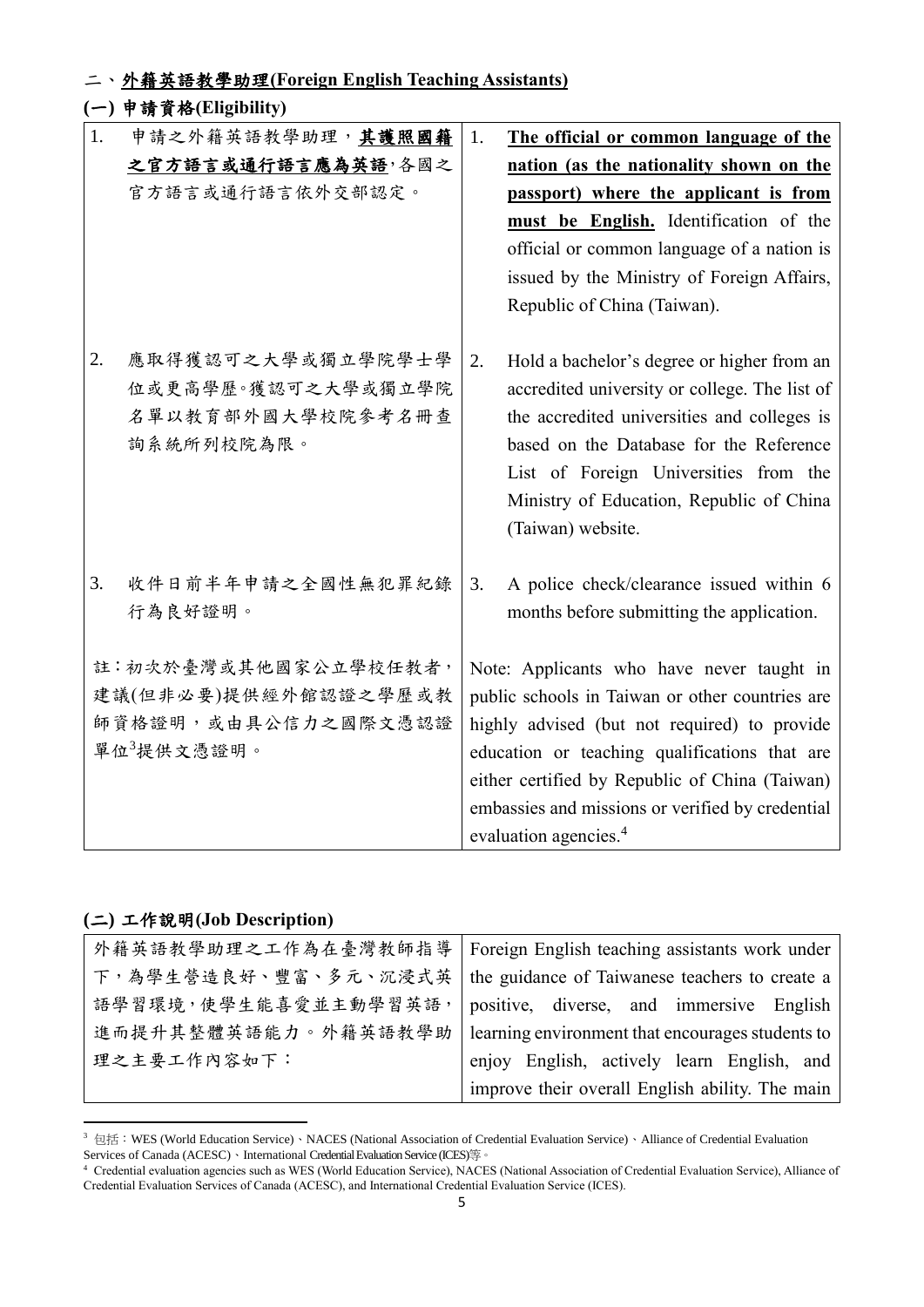|    |                    | job duties for foreign English teaching assistants<br>are listed below: |                                                    |  |  |
|----|--------------------|-------------------------------------------------------------------------|----------------------------------------------------|--|--|
|    |                    |                                                                         |                                                    |  |  |
| 1. | 每週服務五天,每天八小時。      | 1.                                                                      | Service hours are 5 days a week, 8 hours a<br>day. |  |  |
|    |                    |                                                                         |                                                    |  |  |
| 2. | 於課堂中輔助臺灣教師,每週以20節課 | 2.                                                                      | Assist Taiwanese teachers during class up          |  |  |
|    | 為原則。               |                                                                         | to 20 periods a week.                              |  |  |
| 3. | 協助學校各項活動、展演與計畫,藉由多 | 3.                                                                      | Assist in various school activities,               |  |  |
|    | 元之方式,使學生處於沉浸式英語之環  |                                                                         | presentations, exhibitions, performances,          |  |  |
|    | 境,提升其整體英語能力、學習興趣與信 |                                                                         | and projects. Create a rich immersive              |  |  |
|    | 心。                 |                                                                         | English learning environment via diverse           |  |  |
|    |                    |                                                                         | approaches to enhance student's overall            |  |  |
|    |                    |                                                                         | English ability, learning interests, and           |  |  |
|    |                    |                                                                         | confidence.                                        |  |  |
| 4. | 參與學校英語相關教學會議、專業發展活 | 4.                                                                      | Participate in English teaching meetings,          |  |  |
|    | 動、課外活動、競賽展演、相關計畫規劃 |                                                                         | development<br>professional<br>activities,         |  |  |
|    | 撰寫與推動等。            |                                                                         | extracurricular activities, competitions,          |  |  |
|    |                    |                                                                         | exhibitions, performances,<br>and<br>other         |  |  |
|    |                    |                                                                         | related projects.                                  |  |  |
| 5. | 利用課餘時間備課,含協助編選教材、撰 | 5.                                                                      | Prepare lessons with colleagues<br><sub>or</sub>   |  |  |
|    | 寫教案、製作教具、批改作業、編擬測驗 |                                                                         | independently, including writing lesson            |  |  |
|    | 評量等。               |                                                                         | plans, preparing teaching<br>materials,            |  |  |
|    |                    |                                                                         | grading<br>assignments,<br>and<br>assessing        |  |  |
|    |                    |                                                                         | evaluations.                                       |  |  |
| 6. | 接受學校指派,參與各級政府英語教學相 | 6.                                                                      | Accept assignments from the school to              |  |  |
|    | 關專業發展、競賽展演等活動。     |                                                                         | participate in English teaching professional       |  |  |
|    |                    |                                                                         | activities, competitions,<br>development           |  |  |
|    |                    |                                                                         | exhibitions, performances, and other               |  |  |
|    |                    |                                                                         | affairs<br>organized<br>related<br>by<br>the       |  |  |
|    |                    |                                                                         | government.                                        |  |  |
|    |                    |                                                                         |                                                    |  |  |

# **(**三**)** 薪資及相關福利**(Remuneration and Other Benefits)**

| 1. | 獎學金:每月獎學金為新臺幣 (以下                      | Monthly scholarship: The program provides                                          |  |  |  |
|----|----------------------------------------|------------------------------------------------------------------------------------|--|--|--|
|    | 同)4萬5千元。                               | teaching assistant with a monthly<br>a                                             |  |  |  |
|    |                                        | scholarship of NT\$45,000.                                                         |  |  |  |
| 2. | 機票補助:每學年補助由護照國籍居住<br>地之最近機場來臺及離臺經濟艙機票各 | Airfare Allowance: The program offers<br>reimbursements every school year of one's |  |  |  |
|    | 乙次之補助,每次以四萬元為上限且核                      | economy class airfare of coming and                                                |  |  |  |
|    | 實支應。                                   | leaving Taiwan (one time for each). The                                            |  |  |  |